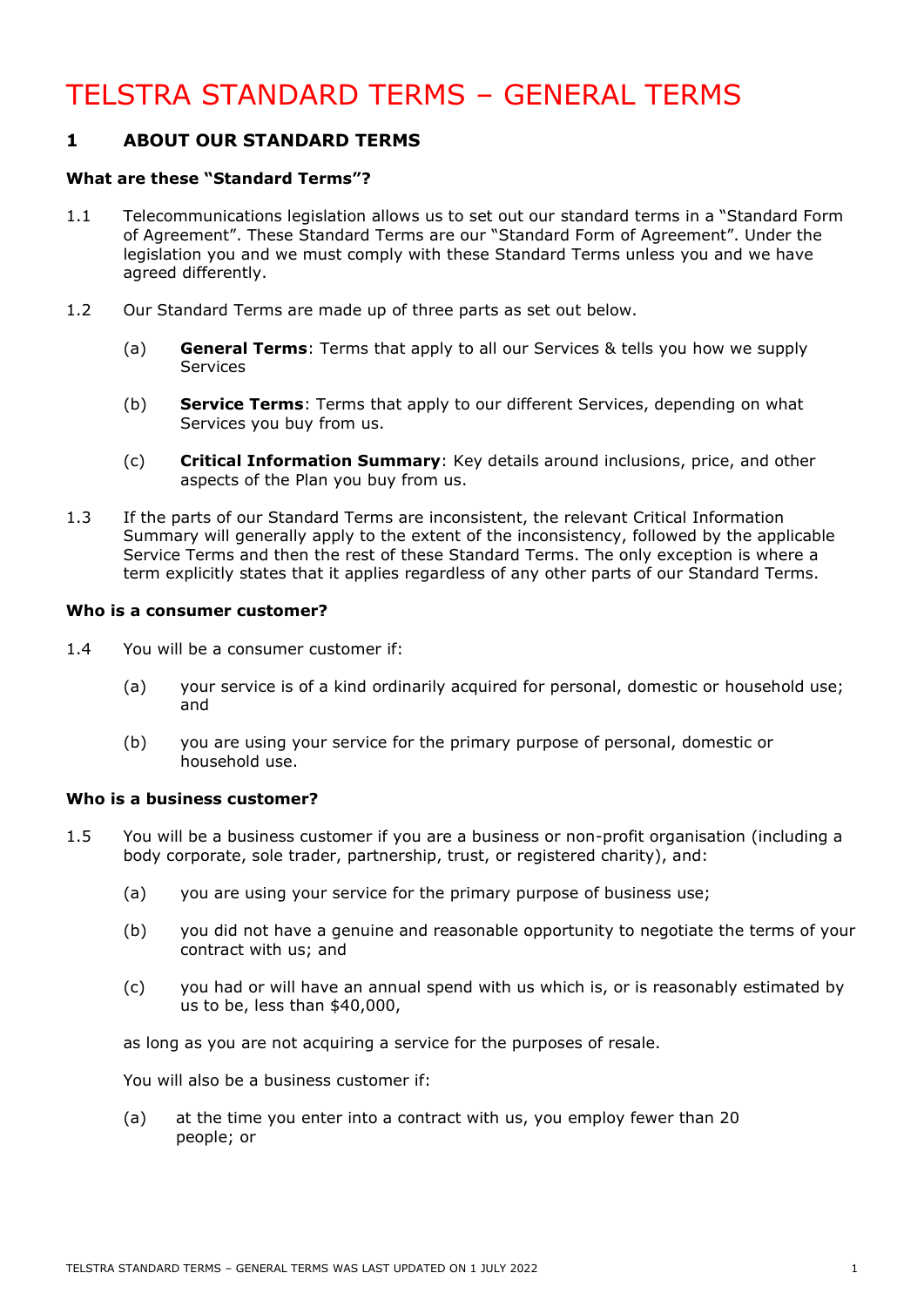

(b) the upfront price you have to pay us for the services we supply is less than \$300,000, or if your contract is for longer than 12 months, under \$1,000,000.

*Business use is a use that is not personal, domestic or household use.*

- <span id="page-1-0"></span>1.6 You will also be business customer if you are not a business or non-profit organisation, but are using your service for the primary purpose of business use.
- 1.7 In addition to clauses [1.5](#page-0-0) and [1.6,](#page-1-0) you will also be a business customer if:
	- (a) you are using your service for the primary purpose of personal, domestic or household use; and
	- (b) your service is of a kind ordinarily acquired for business use,

regardless of whether you are a business or non-profit organisation.

### **2 BECOMING OUR CUSTOMER**

#### **Accepting your application**

- 2.1 You'll need to meet some requirements before we accept your application for a Service:
	- (a) You must be a consumer customer or business customer who is eligible for that Service (as set out in the Critical Information Summary for your Service).
	- (b) The Service must be available for us to provide to you.
	- (c) You must meet our credit requirements.

### **Assignment by us**

- 2.2 We can assign, novate or transfer our rights, benefits, obligations and/or liabilities under Our Standard Terms to another person (**Incoming Party**) provided that:
	- (a) the Incoming Party is a related body of us, or is a company of substance;
	- (b) the Incoming Party will assume those rights, benefits, obligations and/or liabilities;
	- (c) your rights and the services provided to you under Our Standard Terms will not be prejudiced as a result of the assignment, novation or transfer;
	- (d) the assignment, novation or transfer is occurring as part of a sale of our business or business restructure; and
	- (e) we have given you 30 days' prior notice of any such novation, assignment or transfer.
- 2.3 You must accept performance by the Incoming Party in place of performance by us.

### **Assignment by you**

2.4 You can't transfer your rights and obligations for your service without our consent, which we won't unreasonably withhold.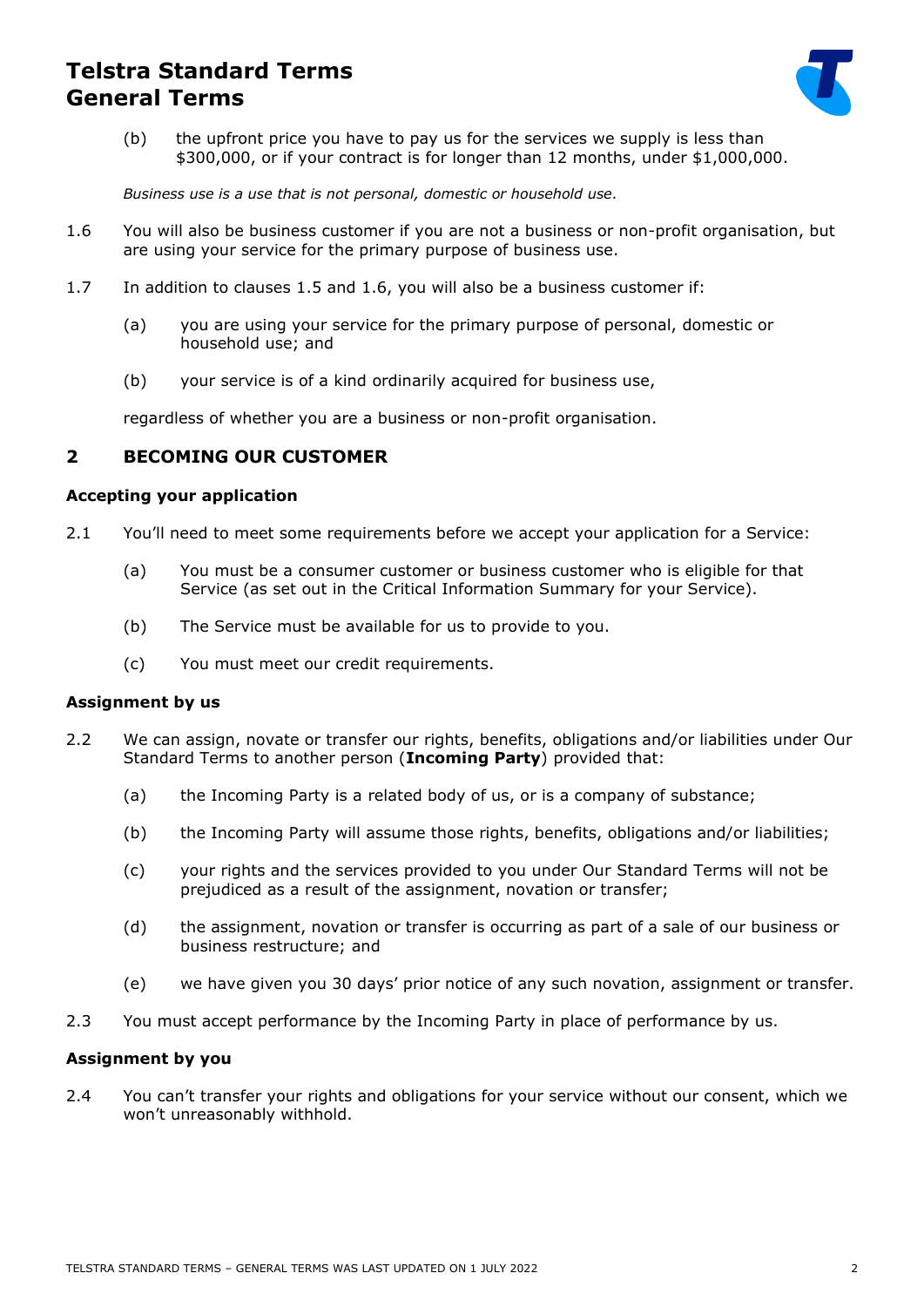

### **3 USING YOUR SERVICE**

#### **We'll use due care and skill**

- 3.1 We will use due care and skill in providing our services and will provide our service in accordance with Our Standard Terms. There may also be other non-excludable statutory guarantees, implied conditions or warranties under consumer protection laws that cannot be excluded which may apply to services we supply.
- 3.2 However, given the nature of telecommunications systems (including our services' reliance on systems and services that we do not own or control), we cannot promise that our services will be continuous or fault-free. If you require fail-safe or uninterrupted connectivity or services, it is your responsibility to implement a business continuity plan and put in place alternate or appropriate back-up arrangements.

### **Your responsibility**

- 3.3 You are responsible for and have to pay for any use of your service, whether you authorise it or not, except to the extent we have caused or contributed to any unauthorised use.
- 3.4 You can take steps to prevent unauthorised use of your service (for example, depending on your service, by using passwords, PIN numbers, barring options and/or other security measures to control who gains access to and uses your service) and you can contact Telstra to arrange for your mobile service to be suspended if for example, your mobile handset has been lost or stolen.
- 3.5 If you do not disconnect your service when you leave your premises, you have to pay for any use of the service by later occupants or others.
- 3.6 We occasionally need your consent to do certain things. We can rely on the authority of any of your employees who tell us they have authority to give your consent, as long as we act reasonably.
- 3.7 If you are a business customer, you can appoint a third party to act on your behalf in relation to your account or Services if you get our written consent first. We will only withhold our consent (or withdraw our consent if previously given) on reasonable grounds (for example, grounds relating to a breach of the third party's obligations).

### **Your responsibility for equipment**

- 3.8 You are responsible for any equipment at your premises (including any that belongs to us). You must pay us for any loss or damage to our equipment at your premises, except for fair wear and tear.
- 3.9 You must only connect equipment that complies with relevant technical standards and other relevant requirements. For these standards see the Australian Communication Authority's website at [www.acma.gov.au.](http://www.acma.gov.au/)
- 3.10 You must make any changes we ask to your equipment to avoid any danger or interference it may cause.

### **Tell us if things change**

3.11 You have to tell us about any relevant changes to your services or equipment that may affect our ability to provide your service to you.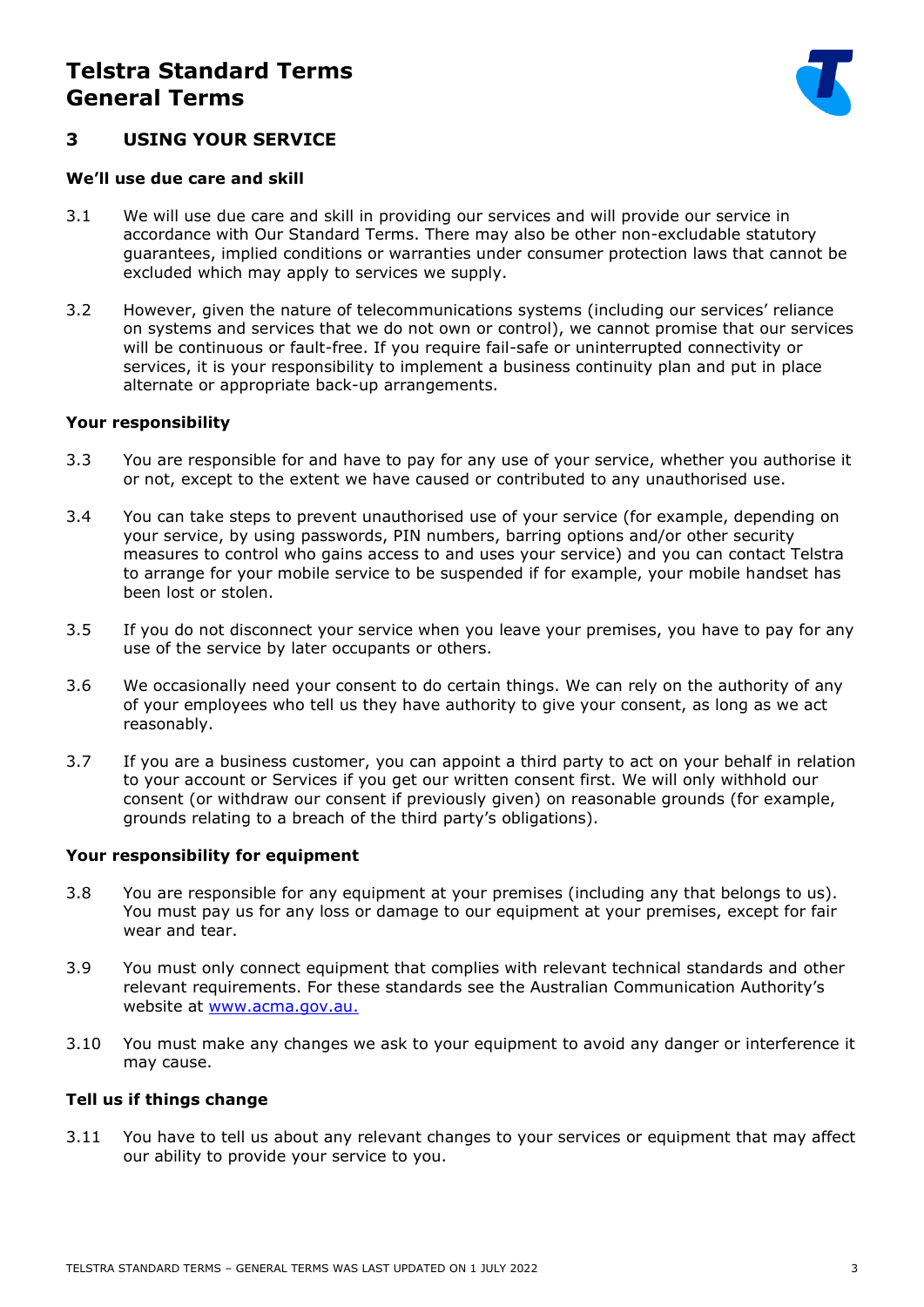

### **Getting help and making complaints**

- 3.12 If there's something you're not happy with and you want to make a complaint, visit telstra.com/complaints.
- 3.13 We like to make every attempt to resolve any issue, but if you'd like an independent investigation, you can contact the Telecommunications Industry Ombudsman by phone on 1800 062 058 or through tio.com.au/about-us/contact-us.

### **4 FAIRPLAY POLICY**

### **Why do we have a FairPlay Policy?**

4.1 We want all customers to have fair access to our Services. Our FairPlay Policy aims to ensure Services are used legally and in a way that protects our equipment and Network. Use outside this Policy can impact how our Network operates, lessen service quality, and reduce reliability, and that's not fair.

### **We may monitor your Service for excessive or unusual use patterns**

- 4.2 We may monitor and review your Services for excessive or unusual use patterns. We may notify you where we identify them.
- 4.3 You agree to cooperate with us as reasonably necessary for any review, including giving us information and explanations about your use within a reasonable time.

### **What happens if you breach our FairPlay Policy?**

- 4.4 If we reasonably believe you've breached this Policy, we may slow, suspend, cancel or limit your right to use your Service or one or more features of your Service without notice.
- 4.5 We may notify you of the breach and give you 30 days to start complying with the Policy or fix the breach. If you don't start complying or fix the breach, we may suspend, cancel or limit your right to use the relevant Service.

### **FairPlay Policy Rules**

4.6 A legitimate use of Services for their intended purposes will not be a breach this Policy.

### **No unlawful use**

- 4.7 You must comply with all applicable laws while using your Services. You must not use your Services:
	- (a) to break the law or allow anyone else to do so (including by breaching any applicable content requirements, regulations, or applicable codes of practice);
	- (b) to infringe on another person's rights, including by:
		- (i) deleting author acknowledgements, legal notices, proprietary designations, or labels in any file uploaded to an information service; or
		- (ii) downloading files where you know (or should know) that the file was illegally distributed;
	- (c) to abuse, threaten or embarrass another person, including by: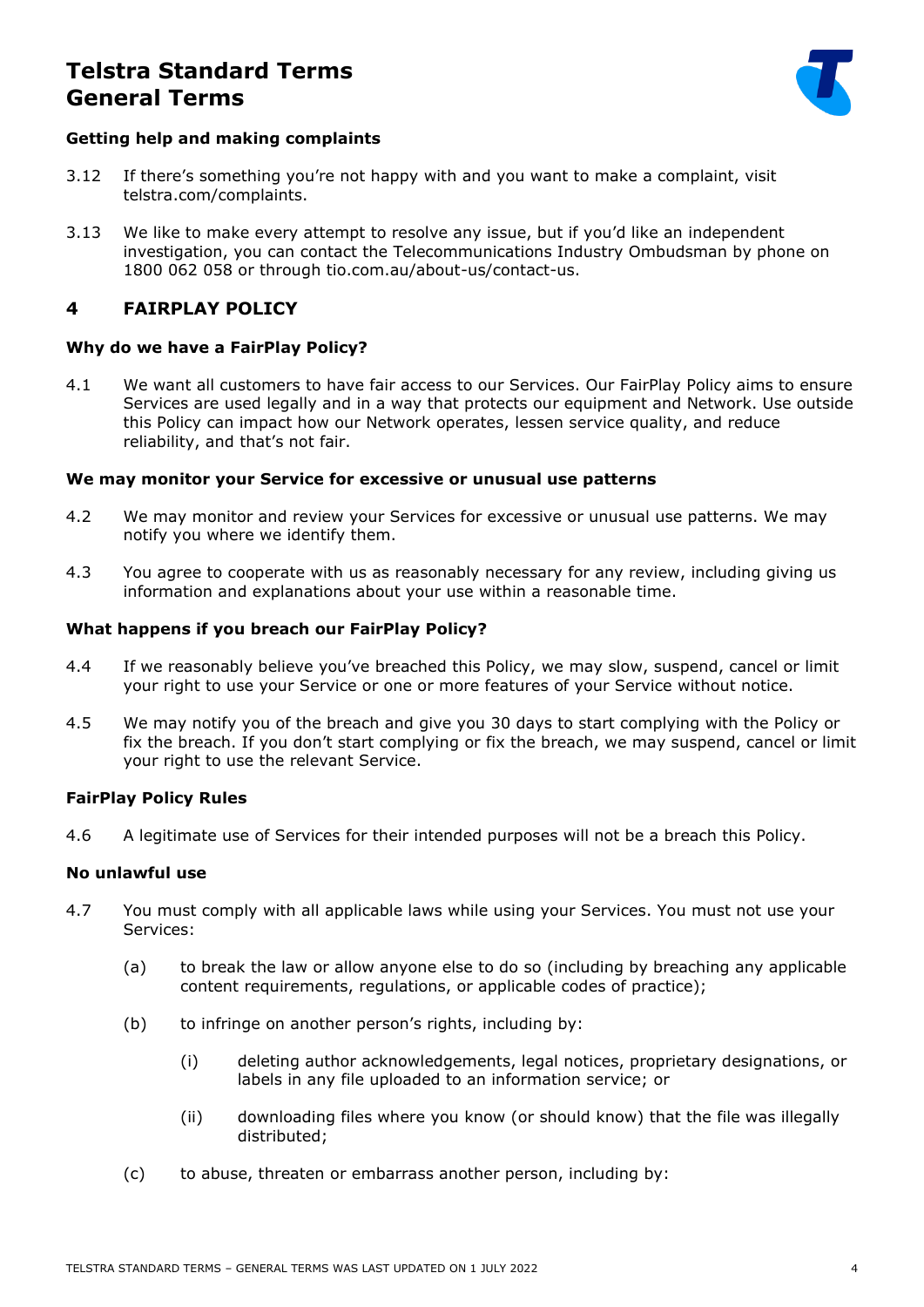

- (i) making obscene, threatening or defamatory remarks or inciting hatred; or
- (ii) creating or sending content that's inappropriate or offensive to the intended recipients; or
- (d) in a way that causes us to breach any applicable law or infringe on another person's rights.

### **No unreasonable use**

- 4.8 You must not unreasonably use your Services. Unreasonable use includes any use that (in our reasonable opinion):
	- (a) is fraudulent use;
	- (b) interferes with others' use of our Network;
	- (c) causes significant Network congestion or reduces our ability to provide quality services to other Network users; and
	- (d) attempts to manipulate or bypass any Service limitations, including rerouting call traffic to disguise the originating party or any breach of these Standard Terms.

#### **No inappropriate or harmful use**

- 4.9 You must not inappropriately or harmfully use your Services, including:
	- (a) creating or sending inappropriate or harmful content;
	- (b) creating or distributing any material that you know or suspect may contain a virus or other harmful component;
	- (c) connecting non-compliant or unapproved equipment and devices to your Services;
	- (d) obtaining unauthorised access to any computer, system or network; or
	- (e) in a way we reasonably consider could adversely affect or prejudice us or our or its reputation.
- 4.10 you must not use that Service for anything we reasonably consider to be outside ordinary use for that Service.
- 4.11 You must not use your Services for the purposes of:
	- (a) Resupplying or reselling any part of a Service or a Service which makes use of any part of the Service (including SIM cards) (such as the bulk sending of SMS or MMS messages);
	- (b) using a Service for arbitrage or to provide services to a carrier or carriage service provider; or
	- (c) using a Service as a carrier or carriage service provider.

#### **No excessive use**

4.12 You must not use your Service excessively. Factors we reasonably consider may point to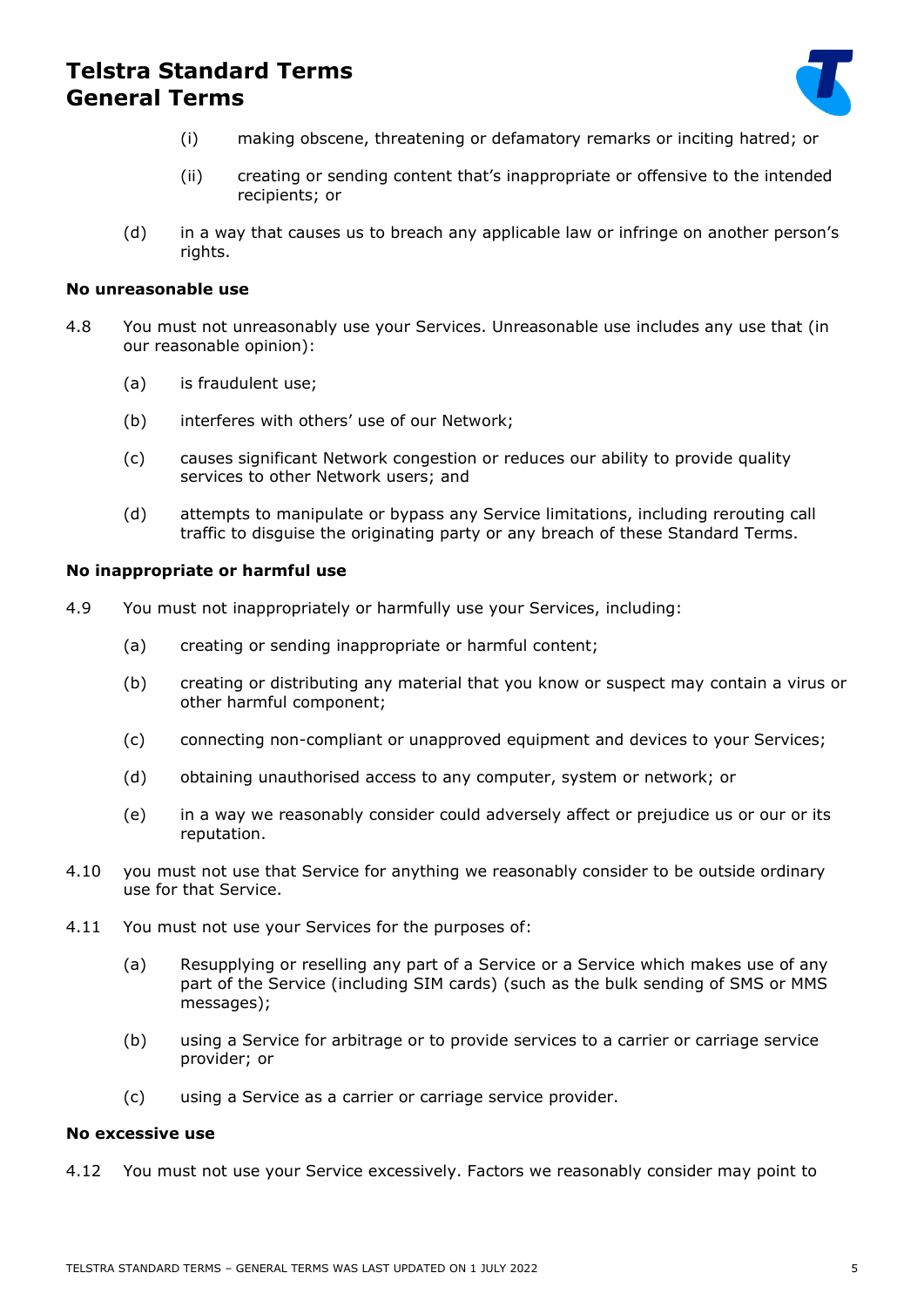

excessive use include:

- (a) significant and unusually high volume of uploads or messages (including SMS, MMS or emails);
- (b) activity suggesting your Service is infected with a virus or other malicious software;
- (c) unusually high number of devices or Services associated with your address or account;
- (d) excessive use that is detrimental to you or our other customers;
- (e) unusual or excessive use of back to base services;
- (f) any usage that suggests irregular Network access, e.g. unusually long calls, an unusual pattern of messages or short calls over a short time, or an unusually large volume of calls (particularly to premium-rate or international services); and
- (g) any other characteristics we consider aren't associated with ordinary personal use or internal business use.

### <span id="page-5-0"></span>**5 CHANGING OUR STANDARD TERMS**

#### **Terms we cannot change without your consent**

5.1 We can only change the device repayment amounts during the term of your fixed term contract by getting your consent.

#### **Changes we can make without telling you**

- 5.2 We can change Our Standard Terms immediately without telling you if we reasonably consider the change is likely to:
	- (a) benefit you; or
	- (b) have a neutral impact on you.

### **Changes we can make by telling you at least 3 days beforehand**

- 5.3 We can change Our Standard Terms by telling you at least 3 days beforehand if we reasonably consider the change is likely to have a minor detrimental impact on you.
- 5.4 We can make urgent changes to Our Standard Terms that are:
	- (a) required by law; or
	- (b) necessary for security reasons, to prevent fraud or for technical reasons,

by telling you at least 3 days before the changes, or if we are unable to do so, by giving as much notice as we reasonably can.

#### **Changes we can make by telling you at least 30 days beforehand**

5.5 We can change Our Standard Terms by telling you at least 30 days beforehand if we reasonably consider that it has more than a minor detrimental impact on you. You can cancel your service on Fair Terms within 30 days of us telling you of the change.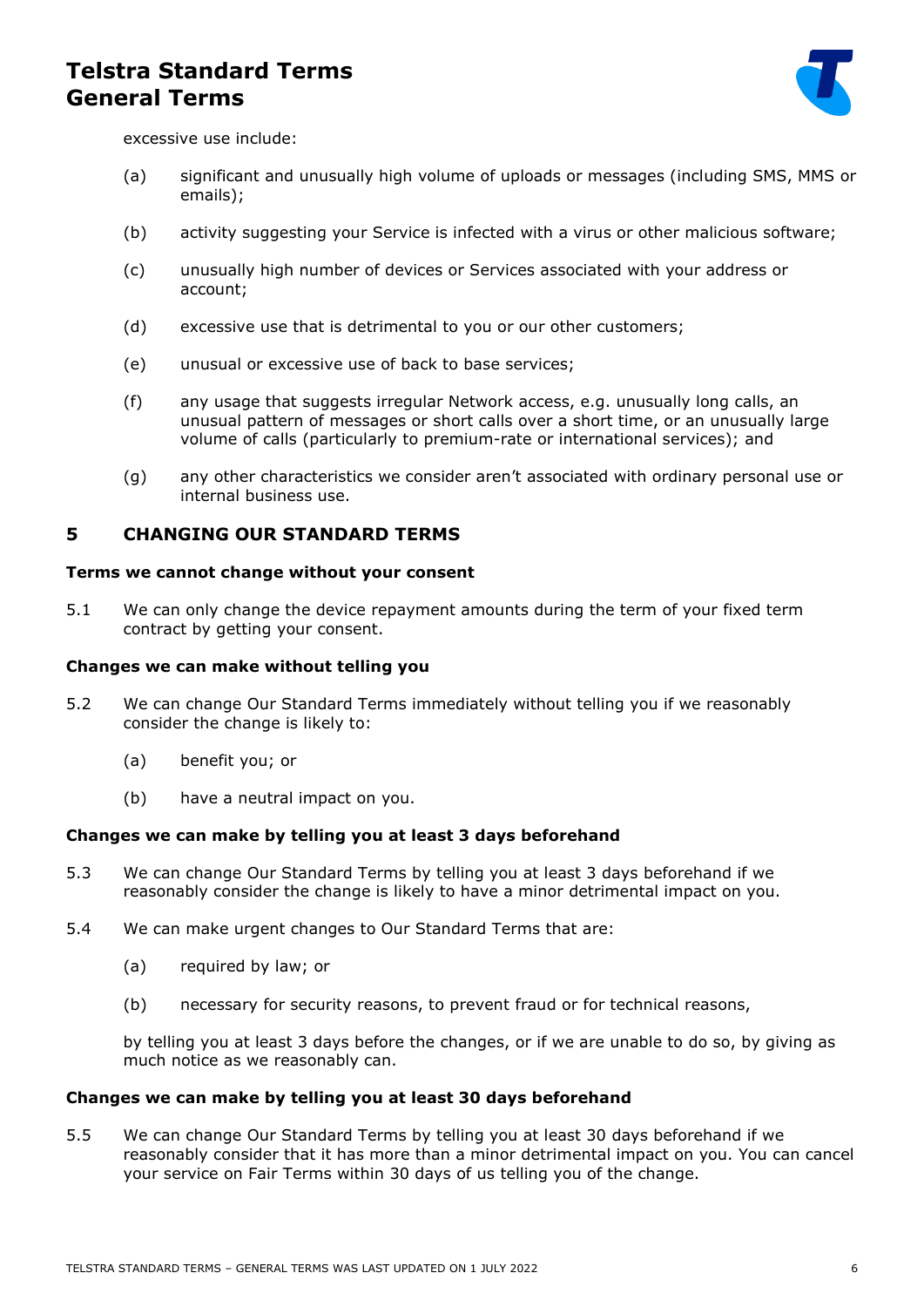

### **When we reasonably consider that a change impacts you**

- 5.6 In this clause [5,](#page-5-0) in determining whether we reasonably consider that a change is likely to have a minor detrimental impact or more than a minor detrimental impact on you, we will take into account whether:
	- (a) you have used, or been charged for, the affected service, feature or inclusion in the last 6 months;
	- (b) the service, feature or inclusion is an optional 'add-on' or 'value add' service that you have acquired in the past; and
	- (c) the service is a 'once-off service' and we reasonably determine that you are likely to acquire the service in future.

### **Changing you to a different Plan**

- 5.7 From time to time we may make changes to your Plan or to the add-ons available with your plan (including price and inclusions), or we may move you to a new Plan (which may cost more).
- 5.8 If we change your Plan or move you to a new Plan:
	- (a) We'll give you at least 30 days' notice before making changes or automatically moving you to the closest available Plan; and
	- (b) If you don't like the changes or the new plan, you can choose a new Plan or cancel your Plan on Fair Terms.

### **What we mean by cancelling the contract for a service on "Fair Terms"**

- 5.9 In this clause [5](#page-5-0), if you cancel your service on "Fair Terms" you will only incur the following fees and charges:
	- (a) usage and other charges up to the cancellation date;
	- (b) installation fees; and
	- (c) cost of devices or hardware we have provided to you that you have not paid us for where those devices or hardware can be used with another service provider.
- 5.10 If you are entitled to cancel your service on "Fair Terms" and you have paid for your service beyond the date of your service cancellation, we will offer you a pro-rata refund for the remaining portion of your pre-payment.
- 5.11 If you have paid upfront costs for equipment that cannot be used with another service provider and you cancel your service on "Fair Terms", we will refund those costs according to the following formula:

Upfront equipment cost x number of months (or part thereof) remaining in minimum contract term

Total number of months in minimum contract term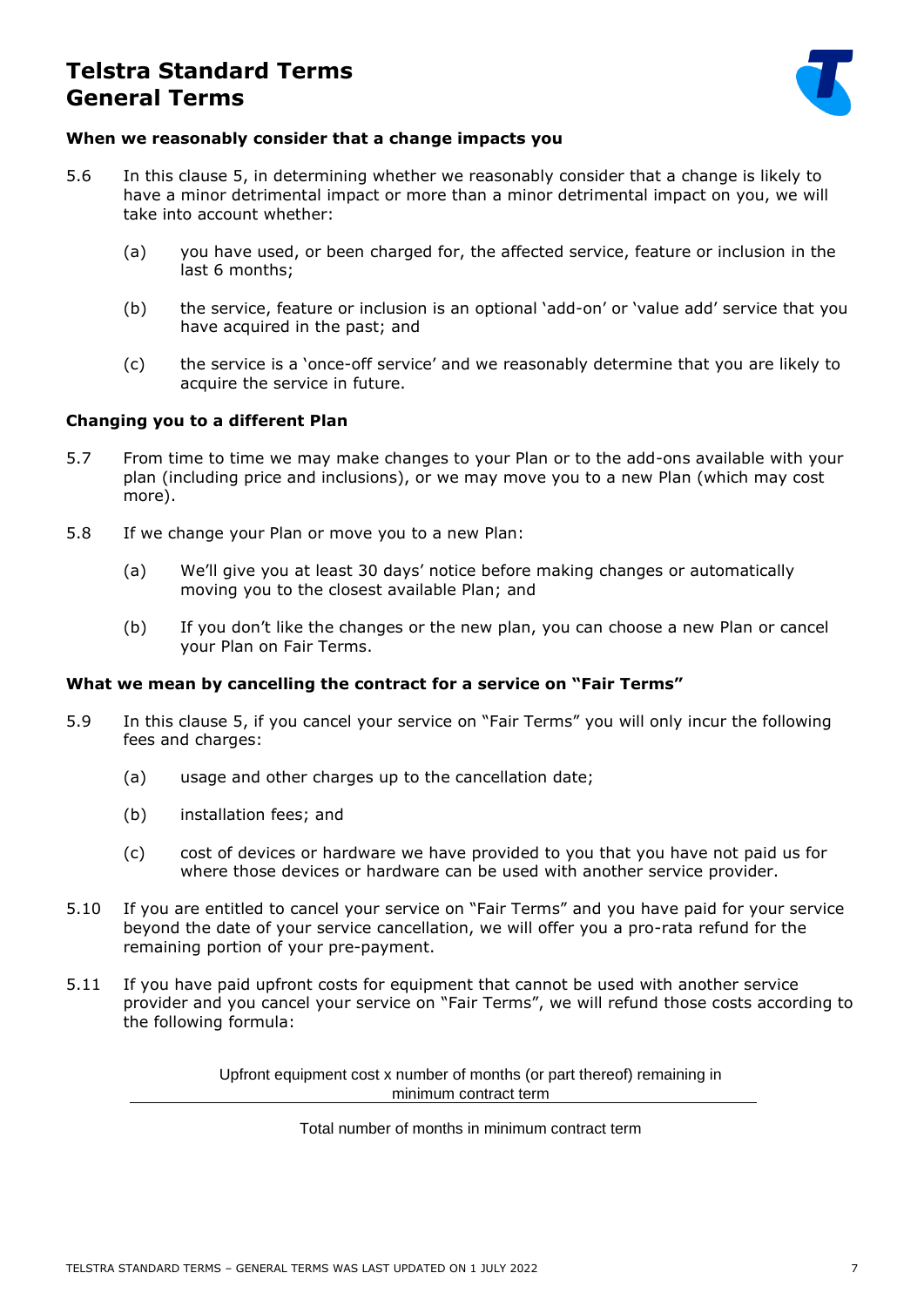

### **How we can tell you about the changes**

- 5.12 We'll tell you about changes via email, text, the My Telstra app, or any other method we consider reasonable in the circumstances.
- 5.13 We may direct you to find out more via our website or at a Telstra shop.

### **6 CHARGES AND PAYMENT**

**This section sets out the payment and invoicing conditions for post-paid services. It does not apply to Pre-Paid services.**

### **Charges**

- 6.1 Our Standard Terms set out the charges you must pay us for your services. Sometimes you have to pay a particular charge in advance.
- 6.2 The following sets out the types of fees you'll pay. The fees themselves are as set out in the relevant Service Terms and Critical Information Summary:
	- (a) Service fees (ongoing): Ongoing monthly fees for your Service and Plan. These are payable upfront every month.
	- (b) Extra fees (optional): Ongoing monthly fees for Extra services or devices, such as Netflix, an international calling pack, or monthly repayment fees under a Device Payment Contract. These are payable upfront every month.
	- (c) Once-off fees: Fees you pay once if you buy something outright or do something outside your Plan. These include fees we're charged for where you access a thirdparty service with your Services.
- 6.3 If you continue to receive our services following the end of any minimum term or fixed term agreed with us, your service will continue, and the charges that apply to your services will be the charges as set out in Our Standard Terms for those services.

### **How payments work**

- 6.4 When you first order your Services, you pay for the first monthly payment upfront and agree to our AutoPay terms. Your payment month starts when your Service or Extra is activated.
- 6.5 After your first month, you'll pay your Service or Extra fees through automatic upfront monthly AutoPay payments (**AutoPay**) on the monthly payment date for that Service or Extra.
- 6.6 You pay for your Services and Extras on the same date each month after the date your Service or Extra was activated (the **monthly payment date**).
- 6.7 If your Service or Extra is activated on a date that doesn't exist in every month (e.g. the 31st), the monthly payment date alternates between first and last days of the following months.

### **Track payments through My Telstra**

6.8 You can view all Tax Invoices for past payments and see all upcoming payments through the My Telstra app. You'll get an SMS notification when an invoice is ready for review.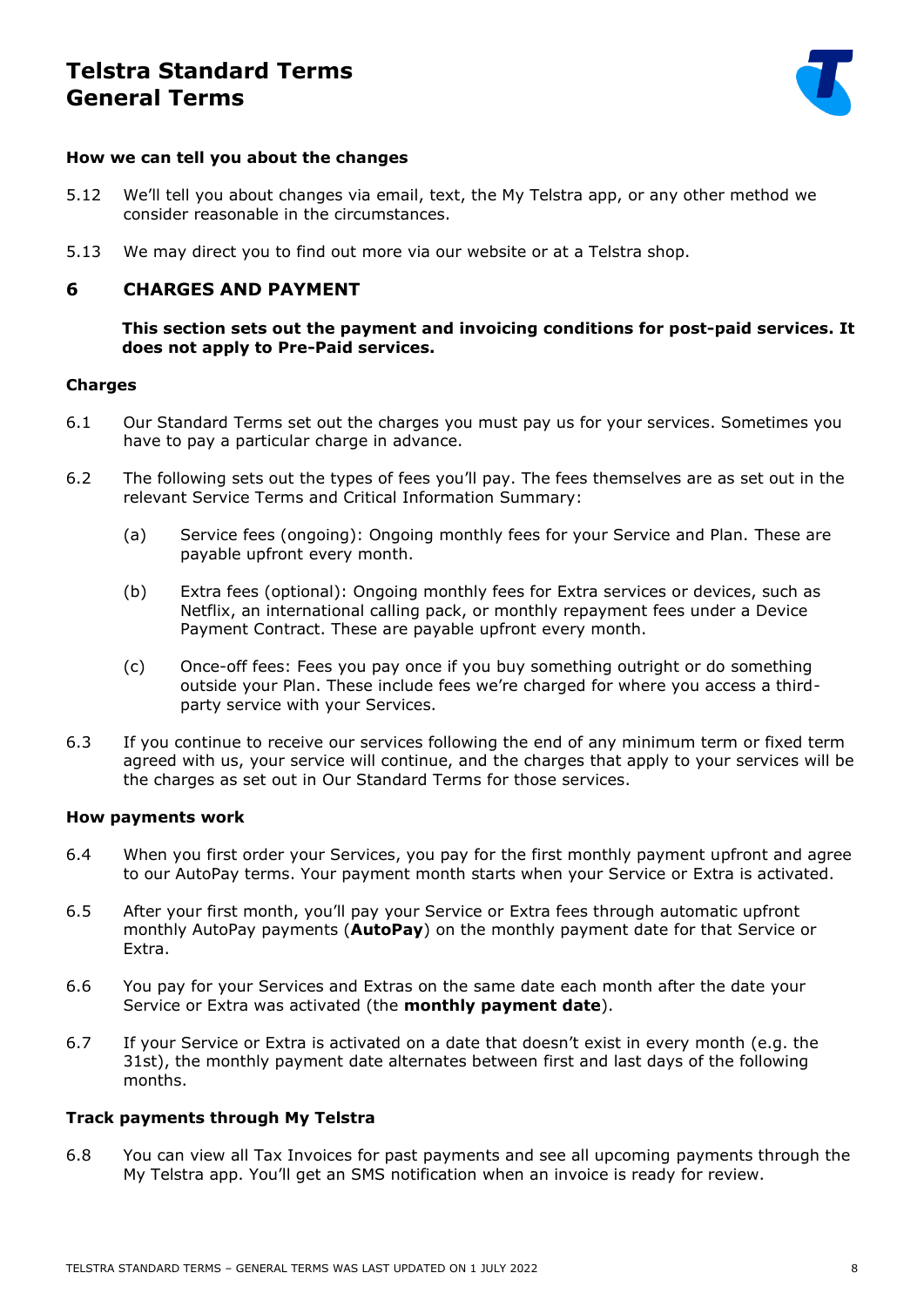

- 6.9 We suggest that you regularly check the My Telstra app for your invoices and contact us if you don't receive it or have questions.
- 6.10 We comply with relevant industry codes to ensure our summaries are accurate and verifiable. Our records are sufficient proof a fee is payable unless shown to be inaccurate.

### **Payment Failure**

- 6.11 If an AutoPay payment fails, we'll notify you of the failure, and to inform you about the potential consequences of not paying for your service.
- 6.12 If you don't pay within the period stated in your initial notice (which will be at least 5 Business Days) (the **Grace Period**), your service may be restricted.
- 6.13 If following a Grace Period you still don't pay within the further period specified in our notice (the **Service Restriction Period**) we may disconnect your Services.
- 6.14 Your Grace Period and Service Restriction Period will be at least 5 working days. If the duration of the Grace Period or Service Restriction Period is not stated in our notice, then that period will be 5 working days.

### **Financial hardship**

6.15 We offer flexible options if you experience financial hardship affecting your ability to pay for Services. See our Financial Hardship Policy or call us anytime on 13 22 00 and say "Financial Hardship."

#### **Taxes**

6.16 The fees for your Services may not include all taxes. You must pay any applicable taxes we include as part of an invoice such as stamp and other duties, fees, taxes and charges relating to the Services. This includes any applicable GST (we'll issue a Tax Invoice).

### **Adjustments**

- 6.17 We can round charges up or down to the nearest whole cent (0.5 cents is rounded up).
- 6.18 Where we owe you any amounts, we can pay by deducting them from amounts you owe us. If you become bankrupt or insolvent, we may deduct any amounts you owe us even if they're not yet due and payable.

### **Hardware Repayment Option (HRO)**

- 6.19 Under a hardware repayment option (**HRO**), we offer approved customers credit (a **Hardware Repayment Amount** or **HRO Amount**) and allow you to repay that HRO by monthly instalments over a specified period (**HRO term**). The HRO contributes towards the upfront purchase price of eligible hardware.
- 6.20 If you take up a HRO at a store, we will pay the HRO directly to the relevant Telstra Store or participating Telstra dealer on your behalf.
- 6.21 The HRO cannot be more than the price of hardware you have selected (incl GST). If the price of the hardware is higher than the eligible HRO amount, you must pay the difference between the price of the hardware (incl GST) and the HRO. You must pay this difference directly to us or the participating Telstra Shop/dealer at the time of purchase.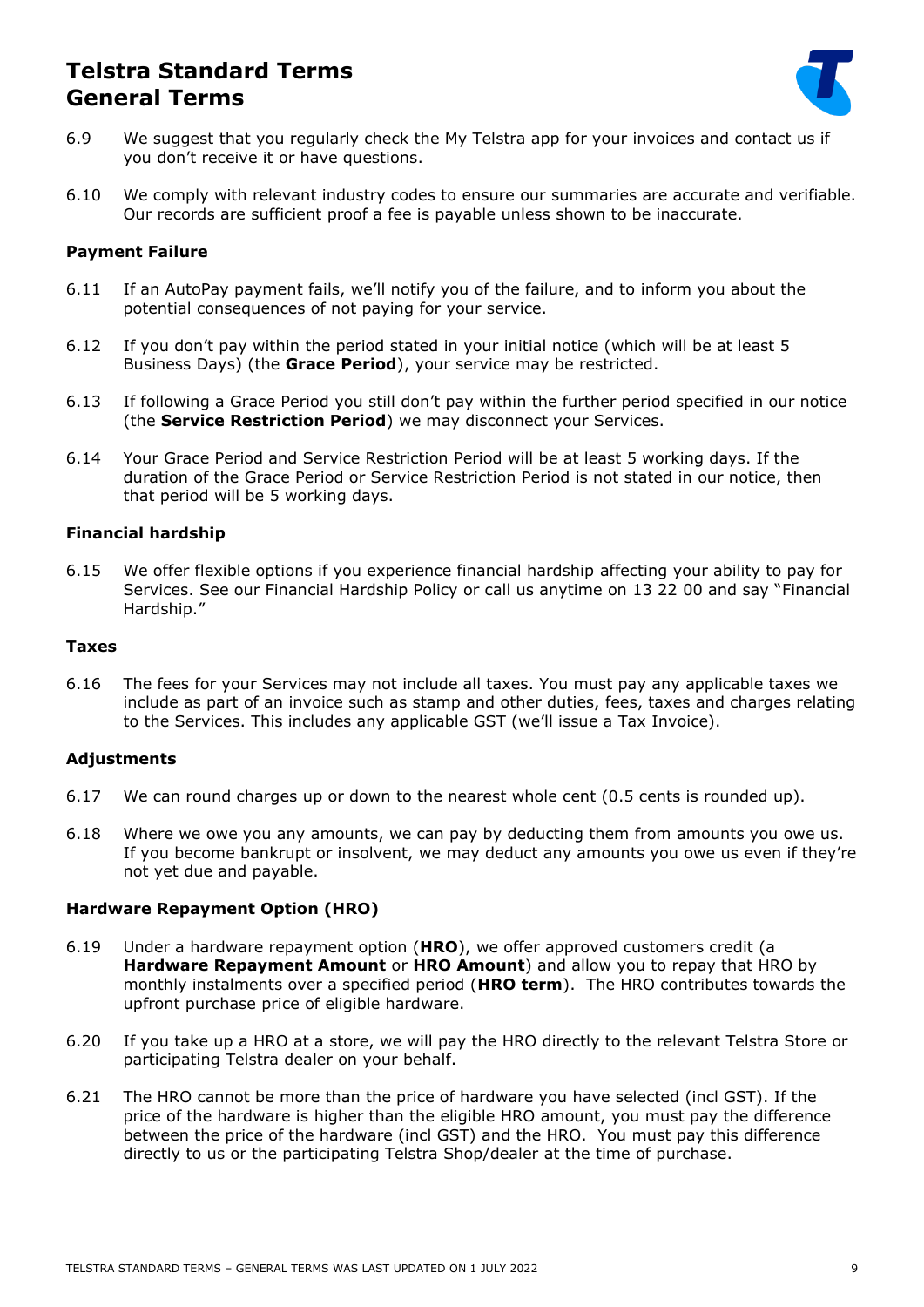

- 6.22 Mobile handset devices are not available for purchase as HRO.
- 6.23 To be eligible for an HRO:
	- (a) you must have an active fixed phone, post-paid mobile or post-paid broadband service with us (**Eligible Service**);
	- (b) the hardware you are purchasing must have been determined by us as eligible hardware (**Eligible Hardware**);
	- (c) you must pass the relevant credit assessment; and
	- (d) you may have no more than five HRO with us in total.
- 6.24 You must repay the HRO Amount by monthly instalments over the HRO Term. If you do not repay the HRO Amount, we may suspend or cancel your service(s) with us.
- 6.25 You must repay the balance of the HRO Amount outstanding for an item of Eligible Hardware if you cancel your Eligible Service.

### **Annual Price Review (Mobile and Data Plans)**

- 6.26 From 1 July 2022, our mobile plans include an annual price review and may increase in line with CPI in July each year. CPI measures household inflation and is released by the Australia Bureau of Statistics.
- 6.27 We'll use the CPI for full year to March quarter and any increase will be rounded to nearest dollar and occur from your July payment cycle. We'll let you know before any changes take effect.

### **7 YOUR RIGHTS TO CANCEL OR SUSPEND YOUR SERVICE**

- 7.1 You can cancel your Services by calling us on 13 22 00 and saying "disconnect". This includes where we make changes to a Service (including moving you to a new Plan) or makes changes to the Standard Terms, and you don't want to accept those changes.
- 7.2 If you cancel your Service after we have started providing that Service to you:
	- (a) The Service will be disconnected immediately, including any associated add-ons.
	- (b) We won't refund any fees you already paid us, including any upfront fees.
	- (c) If you owe us money for a device, accessory or hardware linked to your cancelled Service, you'll need to pay us that money in full.

### **8 OUR RIGHTS TO CANCEL OR SUSPEND YOUR SERVICE**

### **We can cancel, suspend or restrict Services**

- 8.1 We can cancel, suspend or restrict a Service at any time if you:
	- (a) materially breach our Standard Terms, and that breach either can't be remedied or you don't fix it within 14 days of us asking you in writing to fix the breach;
	- (b) breach our Fair Play Policy, either immediately or if you don't start complying or fix the breach within 30 days of us asking you in writing to fix the breach; or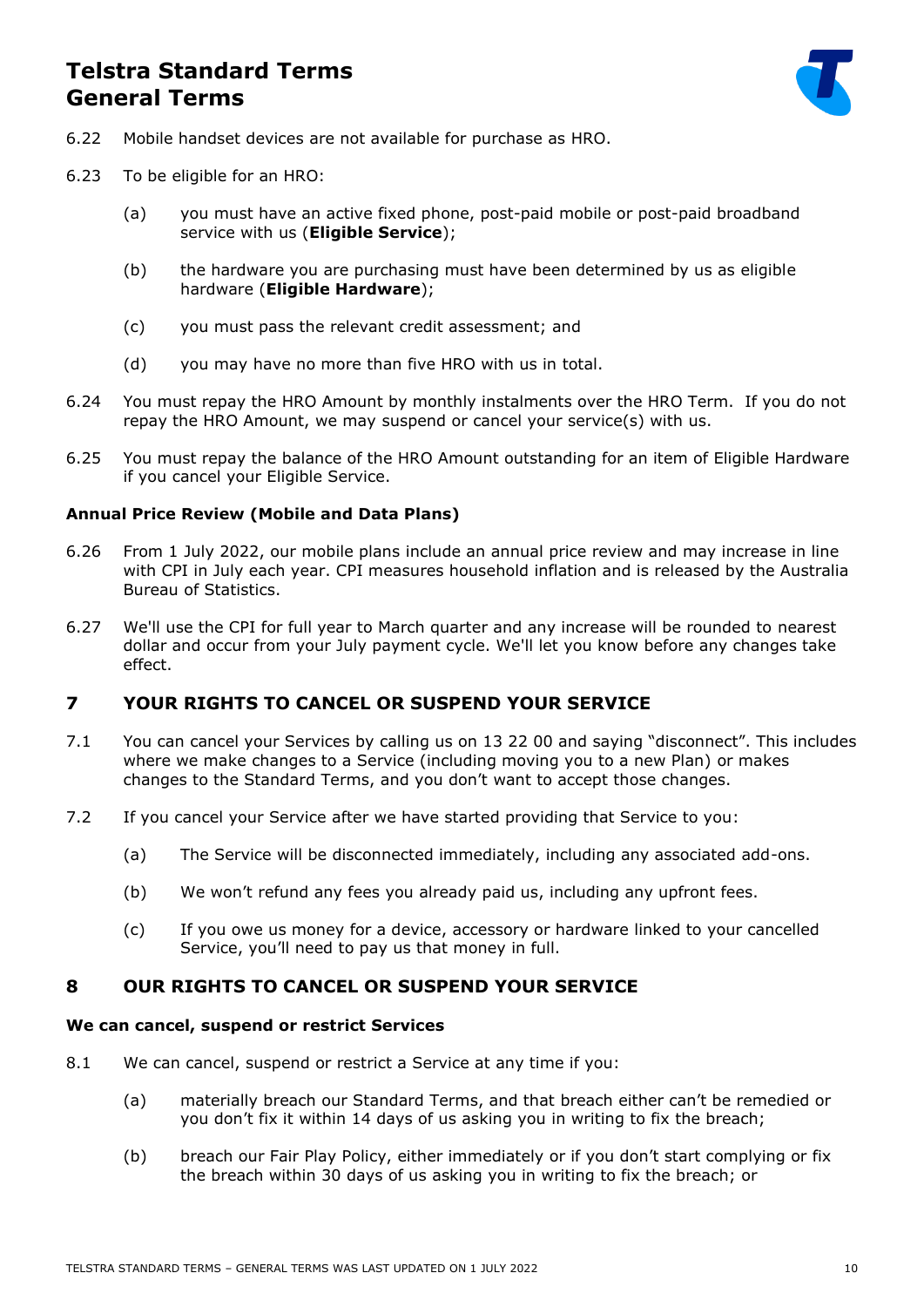

- (c) act unreasonably toward us; or
- (d) if you become a carrier or carriage service provider.
- 8.2 You materially breach the Standard Terms if you:
	- (a) do not pay for Services after receiving adequate notice to pay;
	- (b) breach our FairPlay policy; or
	- (c) Use your Services in a way which we reasonably believe is fraudulent, poses an unacceptable risk to our security or Network capability, or is illegal or likely to be found illegal. Using your Services in this way is a breach that cannot be remedied.
- 8.3 If we suspend your Services for failing to pay, and you ask us to reconnect your Services, you may have to pay us any applicable reconnection fee set out in the Service Terms.

### **We can cancel, suspend or restrict Services for inappropriate behaviour and unreasonable complaints**

- 8.4 We can also cancel, suspend, or restrict your Services where:
	- (a) we reasonably believe your behaviour toward us or our representatives has been verbally or physically abusive, threatening, or amounts to bullying or harassment; or
	- (b) you've made multiple complaints without a reasonable basis and you continue to make such complaints after we've asked you to stop.
- 8.5 We'll give you as much warning as we reasonably can in these circumstances before cancellation, suspension or restriction.
- 8.6 We may need to cancel, suspend, or restrict your Service in the following circumstances:
	- (a) if providing a Service becomes illegal, or we believe on reasonable grounds it may become illegal;
	- (b) if there's an emergency affecting our ability to supply a Service;
	- (c) if we can't provide a Service because of something outside our reasonable control (such as a failure in equipment not owned or operated by us, a change in law, an industrial strike, or an act of God);
	- (d) if you die; or
	- (e) if we reasonably believe providing the Service may cause death, personal injury, or damage to property.
- 8.7 We'll give you as much warning as we reasonably can in these circumstances.

### **We can cancel, suspend, or restrict your Services if we can't maintain it**

- 8.8 We may cancel, suspend, or restrict a Service in some circumstances, for example:
	- (a) if we can't enter your premises to do something we need to do so we can supply the Service or make the Service or related equipment safe;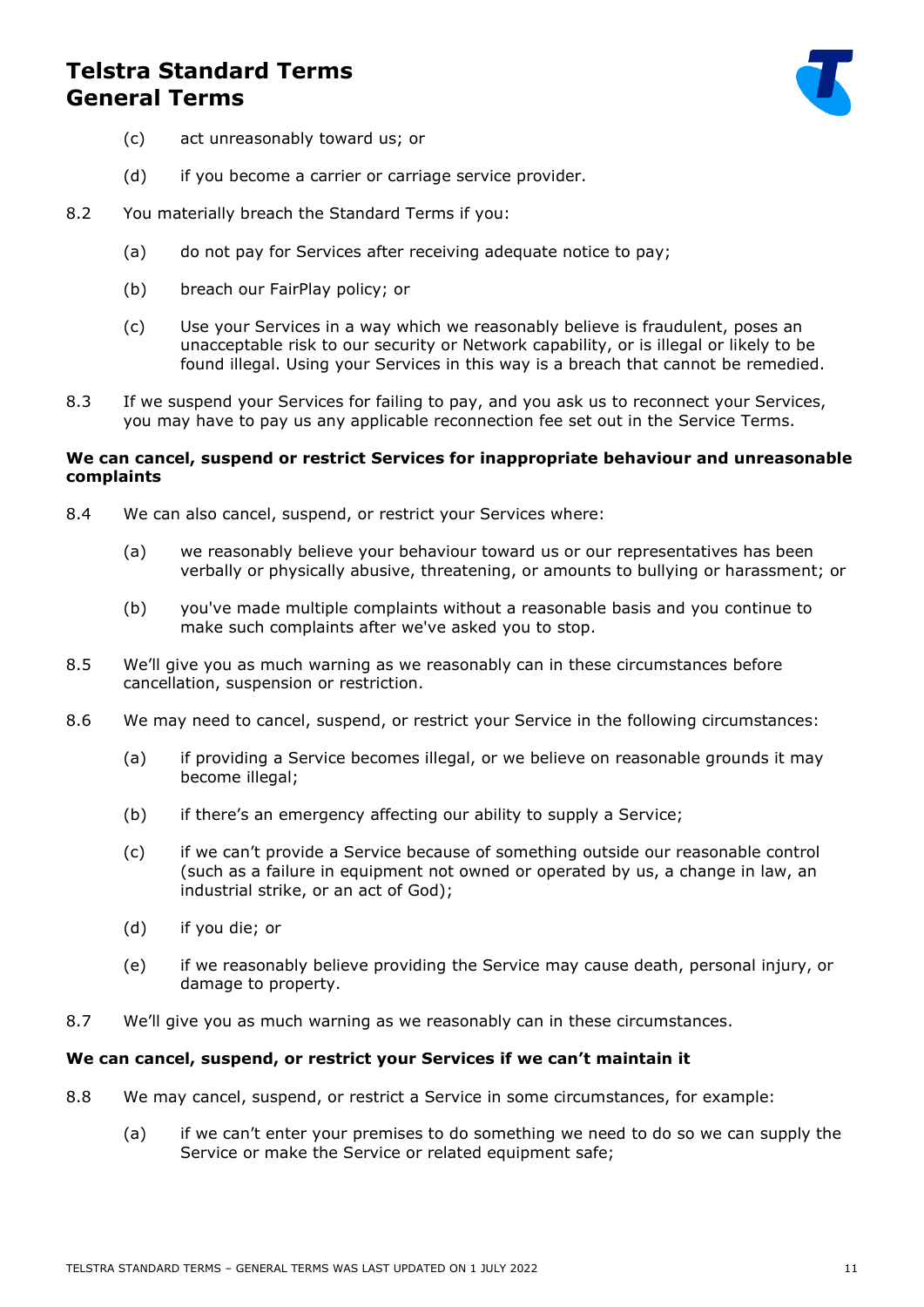

- (b) you vacate the premises to which the Service is connected;
- (c) we have no choice and must cancel your Service due to necessary maintenance or restoration of a Network used to provide your Service.
- 8.9 We will give you as much warning as we reasonably can in these circumstances.

### **If you use your Service other than for its intended purpose**

- 8.10 If we are providing your service to you mainly for use for a particular purpose and we reasonably believe that you are using the service mainly for some purpose other than the intended purpose for which it is supplied, we can tell you of this and ask you to move to a suitable service within 30 days.
- 8.11 If you do not agree to move to a suitable service or do not change your usage to a level we reasonably consider to be consistent with using your service for personal use within 30 days of our notice, we can then cancel your service.

### **9 OUR LIABILITY TO YOU**

### **Terms applying to your service**

- 9.1 Your service is supplied:
	- (a) on the terms and conditions expressly set out in the application form you used to apply for your service (or that were disclosed to you when you applied for your service) and in Our Standard Terms; and
	- (b) subject to non-excludable rights under consumer protection laws.

No other terms or rights apply.

### **Liability and excluded types of loss**

- 9.2 If our services are used by you in pursuit of financial gain (such as to conduct share trading), it is very important that you have an alternative means of communication available and do not solely rely on our services.
- <span id="page-11-0"></span>9.3 Concerning our liability to you:
	- (a) except as set out in the paragraphs below, we accept our liability to you for breach of contract or negligence under the principles applied by the courts and for breach of any non-excludable rights under consumer protection laws;
	- (b) as your service is provided to you for the primary purpose of personal, domestic or household use, we do not accept liability to you for losses that result from the use of your service in connection with the conduct of a business. However, we will accept that liability if it cannot be excluded under any legislation. If that liability cannot be excluded but can be limited under any legislation, we limit our liability to resupplying, repairing or replacing the relevant goods or services (or payment of the cost of resupply, repair or replacement) where it is fair and reasonable to do so;
	- (c) we are not liable for any loss to the extent that it is caused by you (for example, through your negligence or breach of contract);
	- (d) we are not liable for any loss to the extent that it results from your failure to take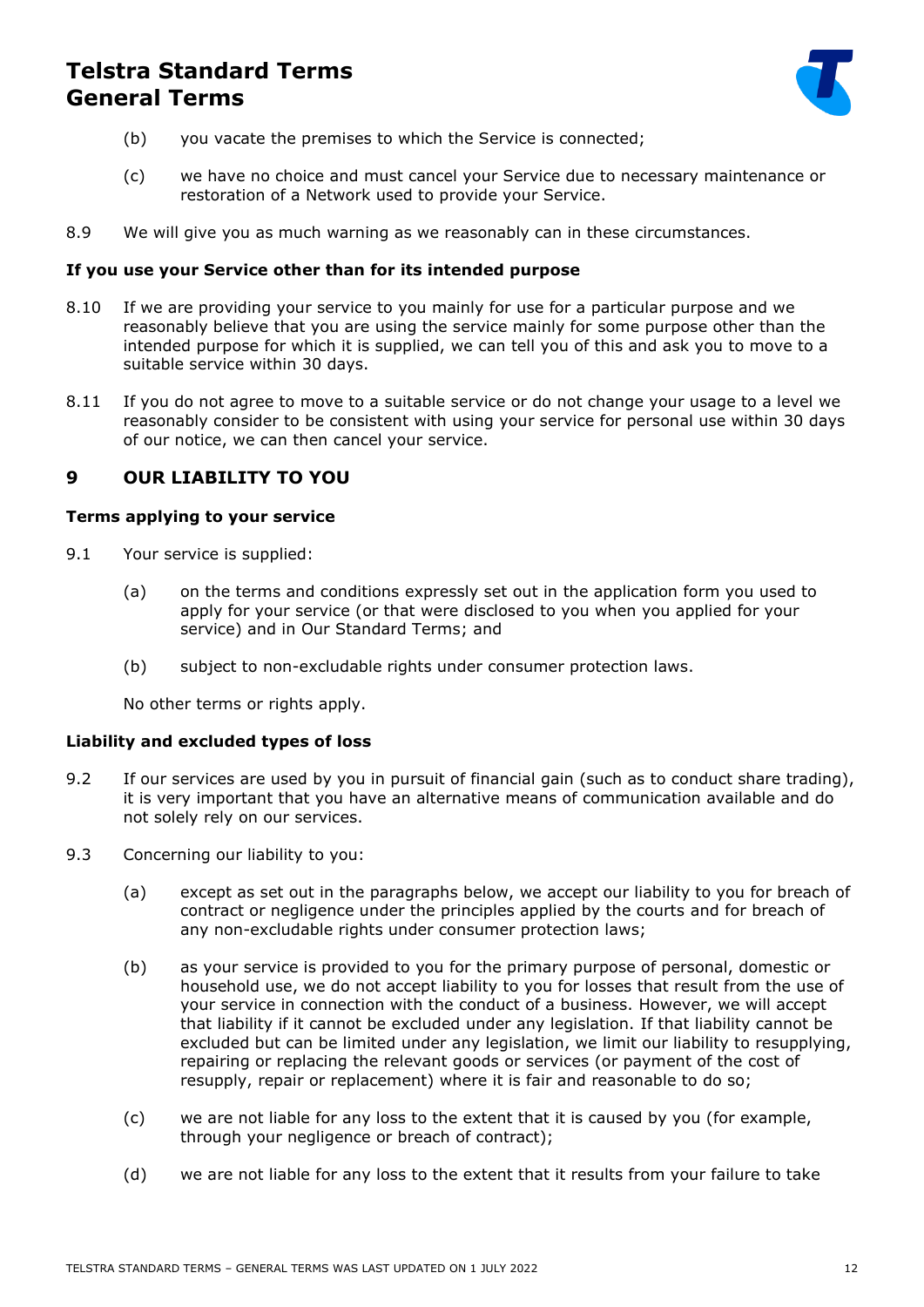

reasonable steps to avoid or minimise your loss; and

- (e) we are not liable for any loss caused by us failing to comply with our obligations in relation to your service where that is caused by events outside our reasonable control (such as a failure in equipment that is not owned or operated by us, an industrial strike or an act of God).
- (f) the liability we accept to you under this clause [9.3](#page-11-0) includes liability for our agents according to the principles of vicarious liability at common law.

#### **After cancellation or suspension**

9.4 These provisions relating to liability will continue unaffected by cancellation or suspension of your service.

### **10 YOUR LIABILITY TO US**

#### **Liability and excluded types of loss**

10.1 You are liable to us for breach of contract or negligence under the principles applied by the courts. However, you are not liable to us for any loss to the extent that it is caused by us (for example, through our negligence or breach of contract).

#### **After cancellation or suspension**

10.2 These provisions relating to liability will continue unaffected by cancellation or suspension of your service.

### **11 TELEPHONE NUMBERS AND PINS**

11.1 You get certain rights if we issue you a telephone number. We comply with the Telecommunications Numbering Plan in using numbers in our Services, such as the rules for issuing, transferring, recovering and changing numbers.

### **12 PRIVACY**

12.1 We collect, use and disclose personal information as set in our Privacy Statement at [www.telstra.com/privacy.](http://www.telstra.com/privacy)

### **13 OTHER MATTERS**

13.1 If any term (or part of a term) in Our Standard Terms is void or unenforceable, that term (or part) is taken to be removed from Our Standard Terms and not to form part of them. The remaining terms continue to have full effect.

### **14 DICTIONARY**

14.1 In Our Standard Terms:

**AutoPay** means an automatic upfront monthly payment using your nominated credit/debit card or bank account.

**business customer** means any customer who we believe carries on a business, and includes:

(a) an individual whose White Pages entry incorporates a business reference; or